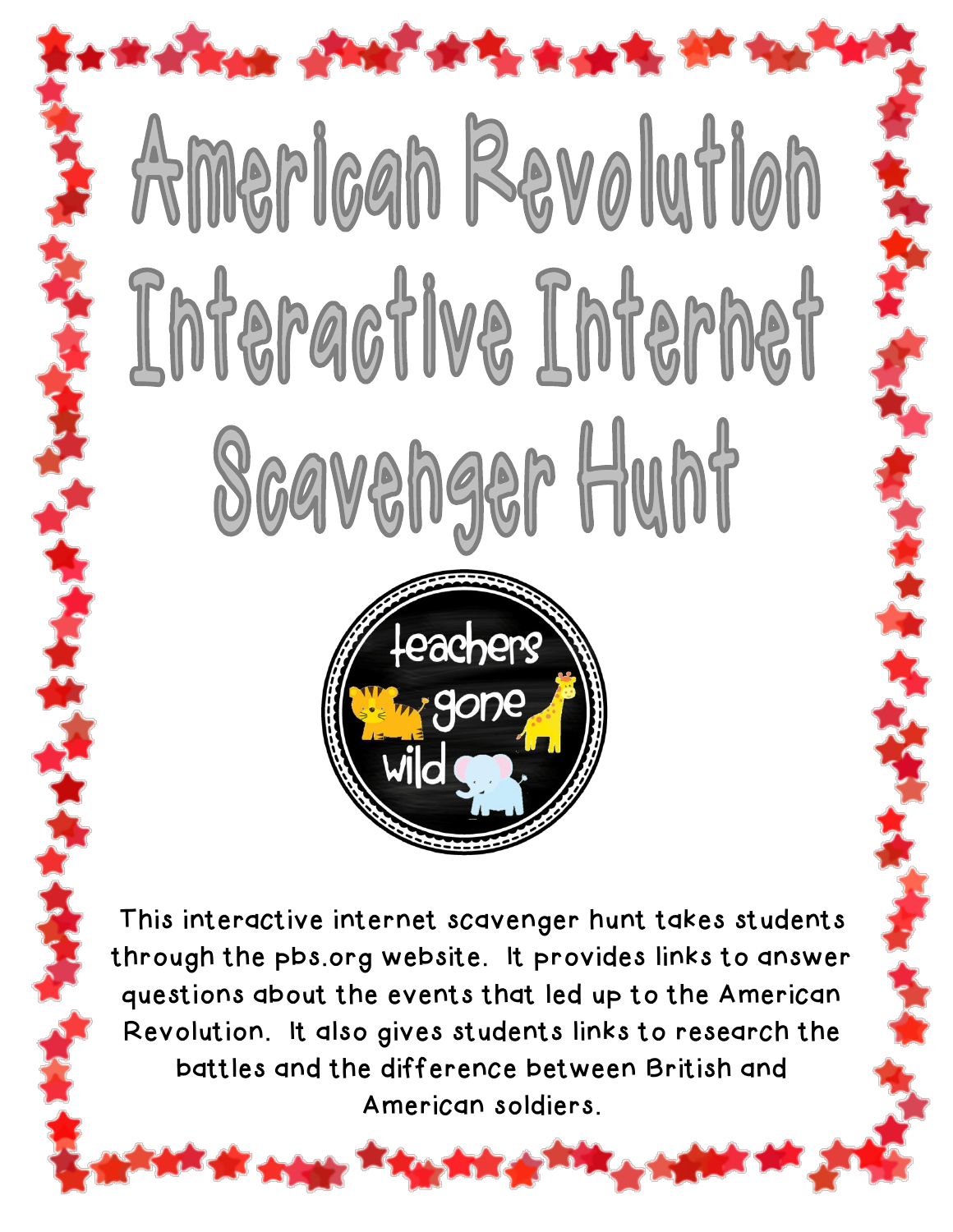## American Revolution Internet Scavenger Hur

Name: \_\_\_\_\_\_\_\_\_\_\_\_\_\_\_\_\_\_\_\_\_\_\_\_\_\_\_\_\_\_ Date: \_\_\_\_\_\_\_\_\_\_\_\_\_

Directions: Click on the links provided to access the websites needed to answer the questions.

1. Use the [timeline](http://www.pbs.org/ktca/liberty/chronicle_timeline.html) to fill in the chart below. Write a brief description of the event listed. Make sure you use your own words!

| Year | Event & Description                         |
|------|---------------------------------------------|
| 1763 | French & Indian War $\rightarrow$           |
| 1765 | Stamp Act $\rightarrow$                     |
| 1770 | Boston Massacre $\rightarrow$               |
| 1773 | Boston Tea Party $\rightarrow$              |
| 1774 | First Continental Congress $\rightarrow$    |
| 1775 | Battle of Lexington & Concord $\rightarrow$ |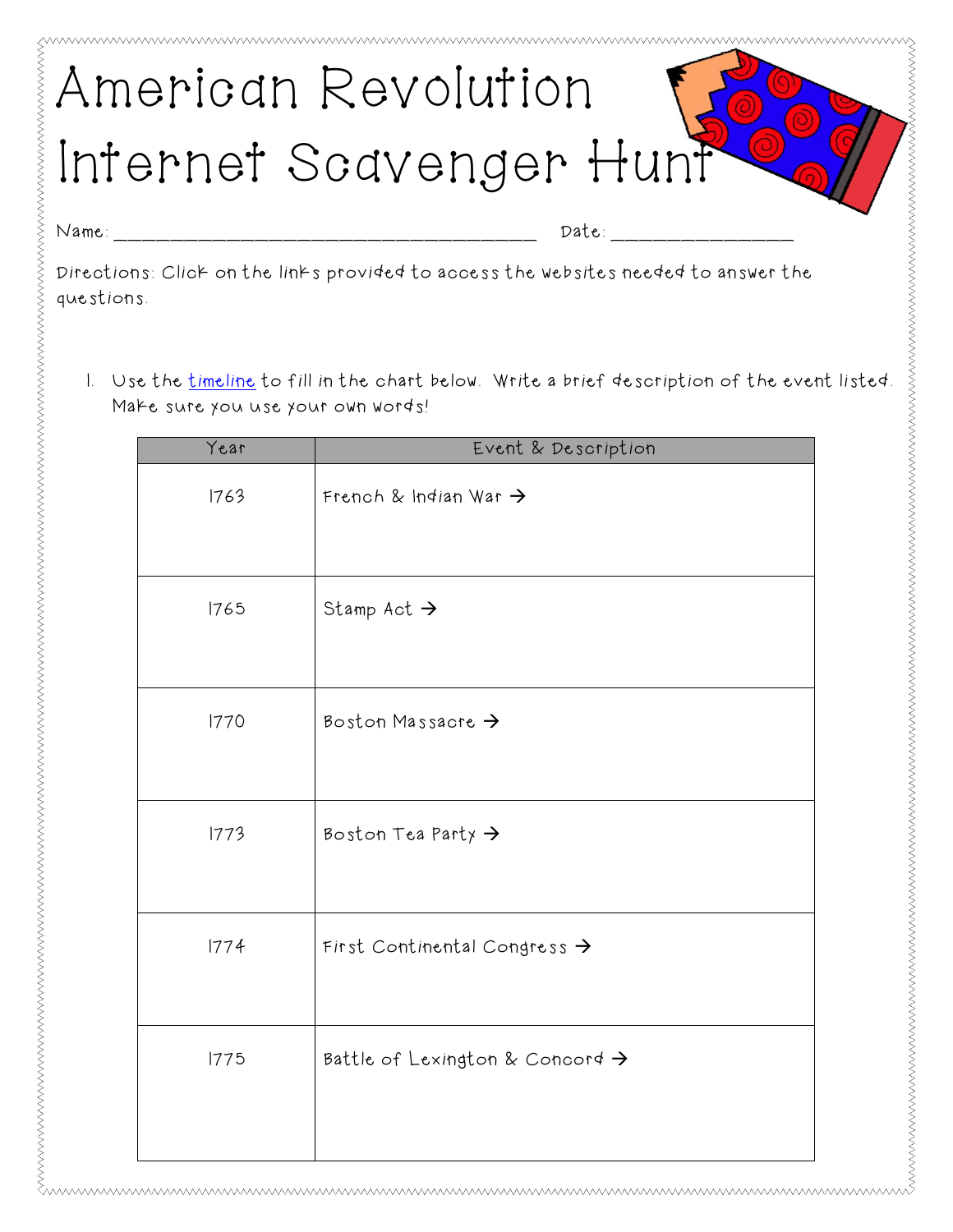| January 1776     | Thomas Paine's Common Sense $\rightarrow$ |  |
|------------------|-------------------------------------------|--|
| July 4, 1776     | Declaration of Independence $\rightarrow$ |  |
| 1778             | Treaty with France $\rightarrow$          |  |
| October 19, 1781 | $Y$ orktown $\rightarrow$                 |  |
| September 1783   | Treaty of Paris $\rightarrow$             |  |

Use the link to answer questions 2-3 about the <u>Stamp Act</u>.

- 2. What did Samuel Adams do?
- 3. What outraged the colonists the most about the Stamp Act?

4. After watching the video and reading the passage on the website, describe the <u>Boston</u> [Tea Party](http://www.pbs.org/ktca/liberty/popup_teaparty.html) in your own words.

\_\_\_\_\_\_\_\_\_\_\_\_\_\_\_\_\_\_\_\_\_\_\_\_\_\_\_\_\_\_\_\_\_\_\_\_\_\_\_\_\_\_\_\_\_\_\_\_\_\_\_\_\_\_\_ \_\_\_\_\_\_\_\_\_\_\_\_\_\_\_\_\_\_\_\_\_\_\_\_\_\_\_\_\_\_\_\_\_\_\_\_\_\_\_\_\_\_\_\_\_\_\_\_\_\_\_\_\_\_\_ \_\_\_\_\_\_\_\_\_\_\_\_\_\_\_\_\_\_\_\_\_\_\_\_\_\_\_\_\_\_\_\_\_\_\_\_\_\_\_\_\_\_\_\_\_\_\_\_\_\_\_\_\_\_\_

\_\_\_\_\_\_\_\_\_\_\_\_\_\_\_\_\_\_\_\_\_\_\_\_\_\_\_\_\_\_\_\_\_\_\_\_\_\_\_\_\_\_\_\_\_\_\_\_\_\_\_\_\_\_\_ \_\_\_\_\_\_\_\_\_\_\_\_\_\_\_\_\_\_\_\_\_\_\_\_\_\_\_\_\_\_\_\_\_\_\_\_\_\_\_\_\_\_\_\_\_\_\_\_\_\_\_\_\_\_\_ \_\_\_\_\_\_\_\_\_\_\_\_\_\_\_\_\_\_\_\_\_\_\_\_\_\_\_\_\_\_\_\_\_\_\_\_\_\_\_\_\_\_\_\_\_\_\_\_\_\_\_\_\_\_\_

\_\_\_\_\_\_\_\_\_\_\_\_\_\_\_\_\_\_\_\_\_\_\_\_\_\_\_\_\_\_\_\_\_\_\_\_\_\_\_\_\_\_\_\_\_\_\_\_\_\_\_\_\_\_\_ \_\_\_\_\_\_\_\_\_\_\_\_\_\_\_\_\_\_\_\_\_\_\_\_\_\_\_\_\_\_\_\_\_\_\_\_\_\_\_\_\_\_\_\_\_\_\_\_\_\_\_\_\_\_\_ \_\_\_\_\_\_\_\_\_\_\_\_\_\_\_\_\_\_\_\_\_\_\_\_\_\_\_\_\_\_\_\_\_\_\_\_\_\_\_\_\_\_\_\_\_\_\_\_\_\_\_\_\_\_\_ \_\_\_\_\_\_\_\_\_\_\_\_\_\_\_\_\_\_\_\_\_\_\_\_\_\_\_\_\_\_\_\_\_\_\_\_\_\_\_\_\_\_\_\_\_\_\_\_\_\_\_\_\_\_\_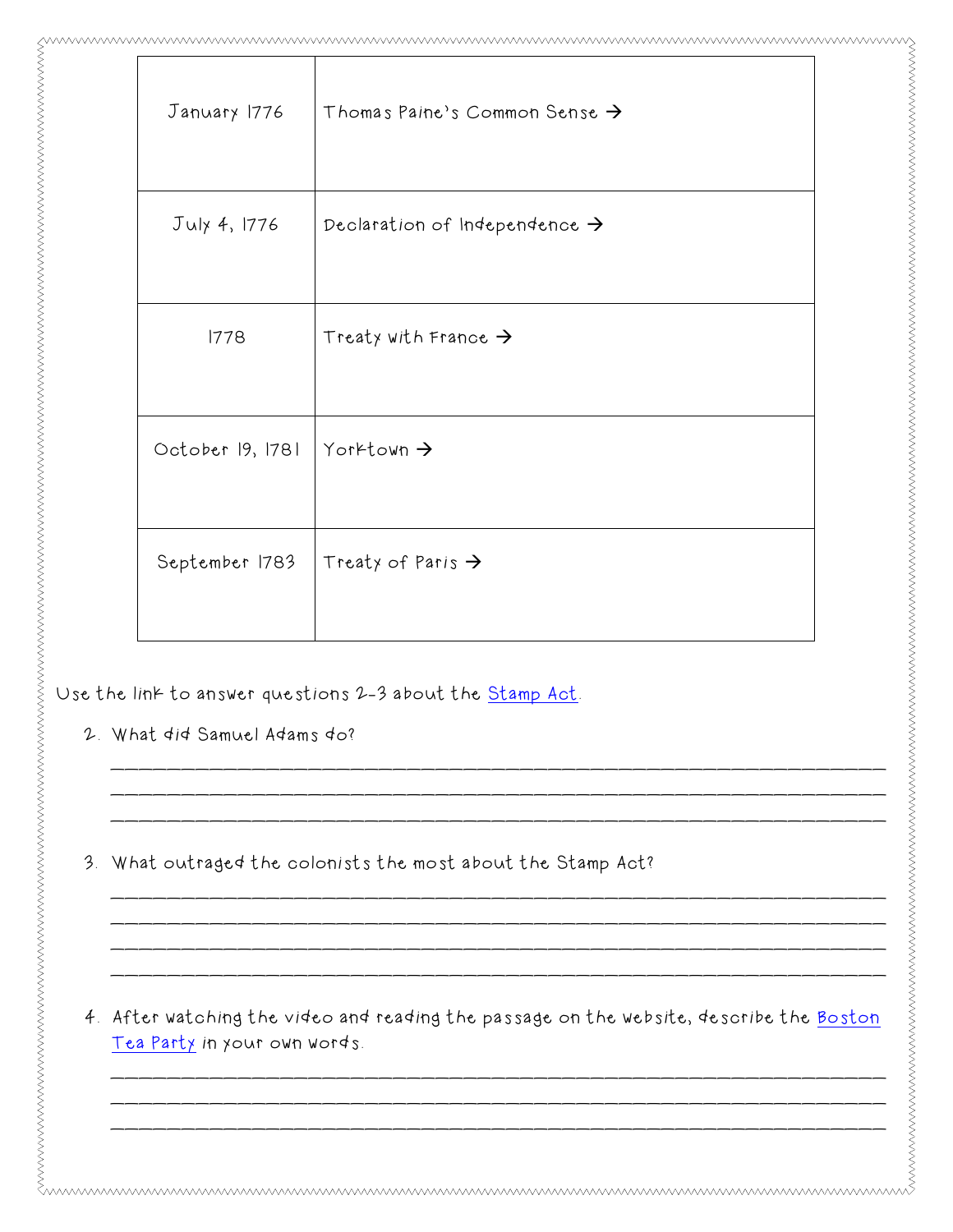| 5. Who wrote the declaration of independence?                                                                                                                                                                                |
|------------------------------------------------------------------------------------------------------------------------------------------------------------------------------------------------------------------------------|
| 6. Read the newspaper article about Lexington and Concord. This battle was the $l^{st}$<br>battle of the Revolutionary War! Write 3 interesting facts you learned in the space<br>provided below. (on the back of this page) |
|                                                                                                                                                                                                                              |
|                                                                                                                                                                                                                              |
| 7. Read the newspaper article about Saratoga. This battle was the turning point of the<br>Revolutionary War! Write 3 interesting facts you learned in the space provided below.                                              |
|                                                                                                                                                                                                                              |
|                                                                                                                                                                                                                              |
|                                                                                                                                                                                                                              |
| 8. Read the newspaper article about Yorktown. This battle was the last battle of the<br>Revolutionary War! Write 3 interesting facts you learned in the space provided below.                                                |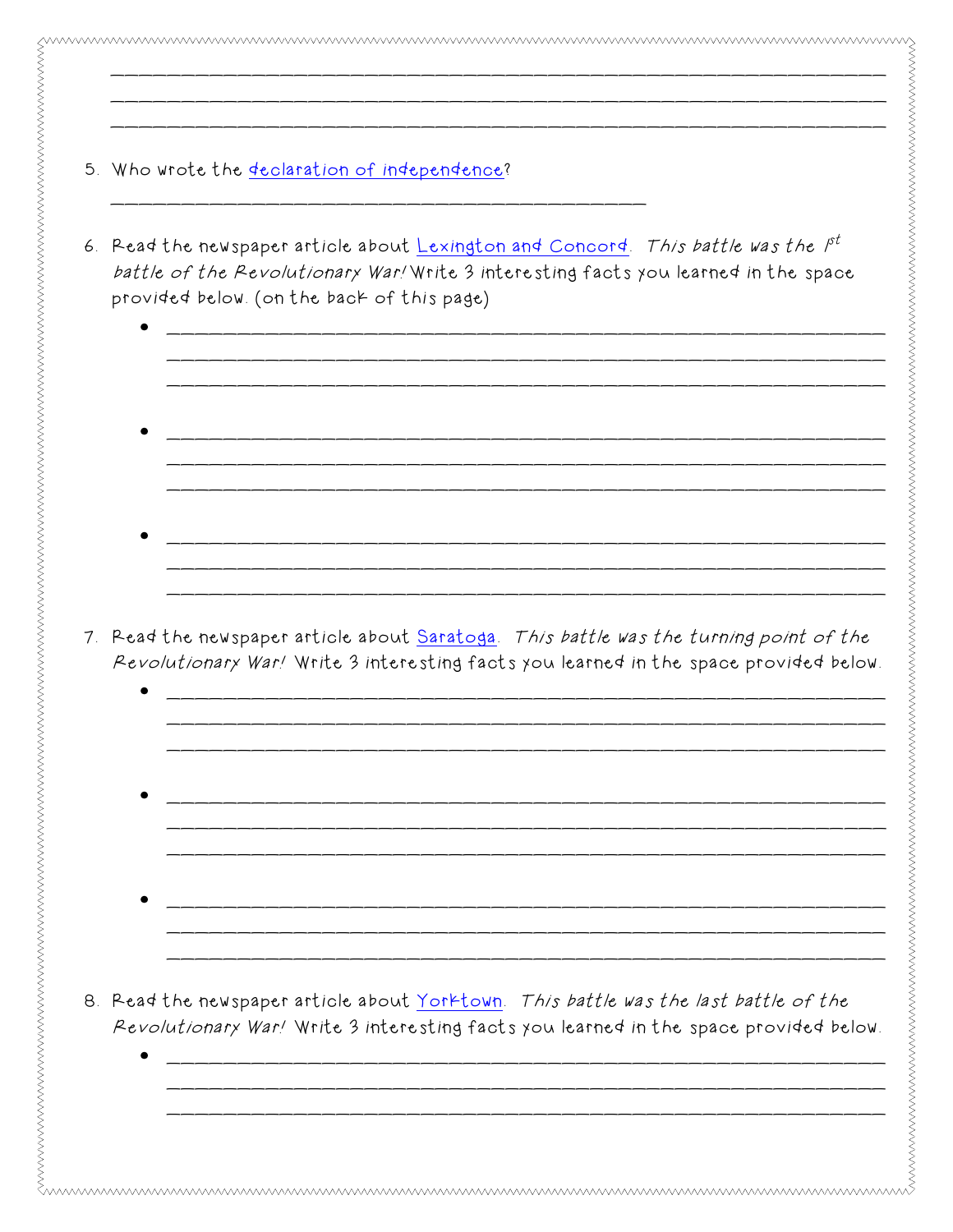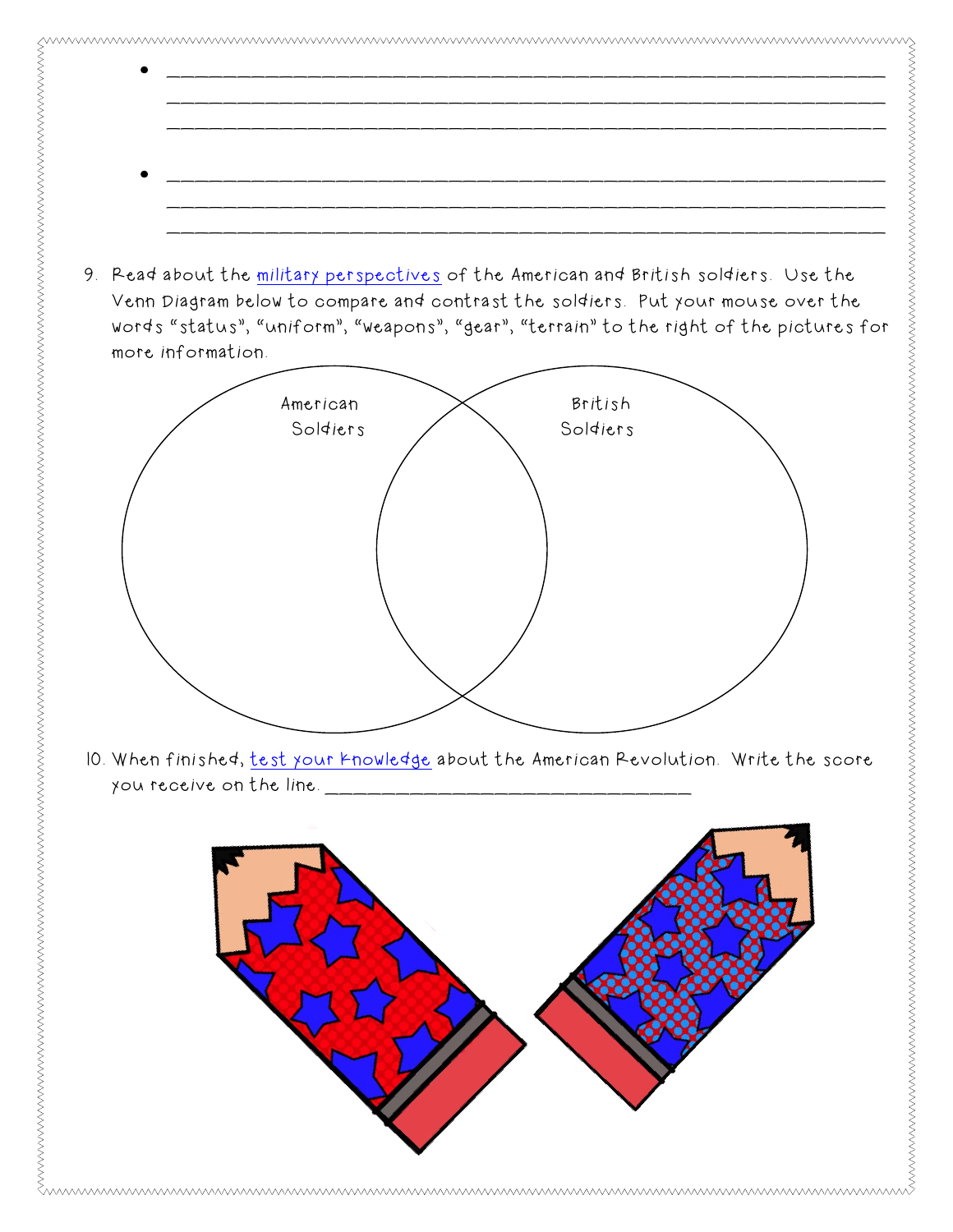## Terms of Use

Thank you for downloading our American Revolution Internet

Scavenger Hunt. We hope that you enjoy using it as a valuable resource in your classroom! Please let me know if you have any questions or concerns. Our email is [teachersgonewild2@gmail.com.](mailto:teachersgonewild2@gmail.com)

©Teachers Gone Wild 2013

This resource entitles you to single classroom use only. Please do not share with grade level teams or district wide or post/resell any part of this resource.

If you would like to share this resource with others, please purchase multiple licenses.

We'd love to hear your feedback!

[www.teacherspayteachers.com/Store/Teachers-Gone-Wild](file:///C:/Documents%20and%20Settings/karaking/Local%20Settings/Temporary%20Internet%20Files/Content.Outlook/VSY9B837/www.teacherspayteachers.com/Store/Teachers-Gone-Wild)